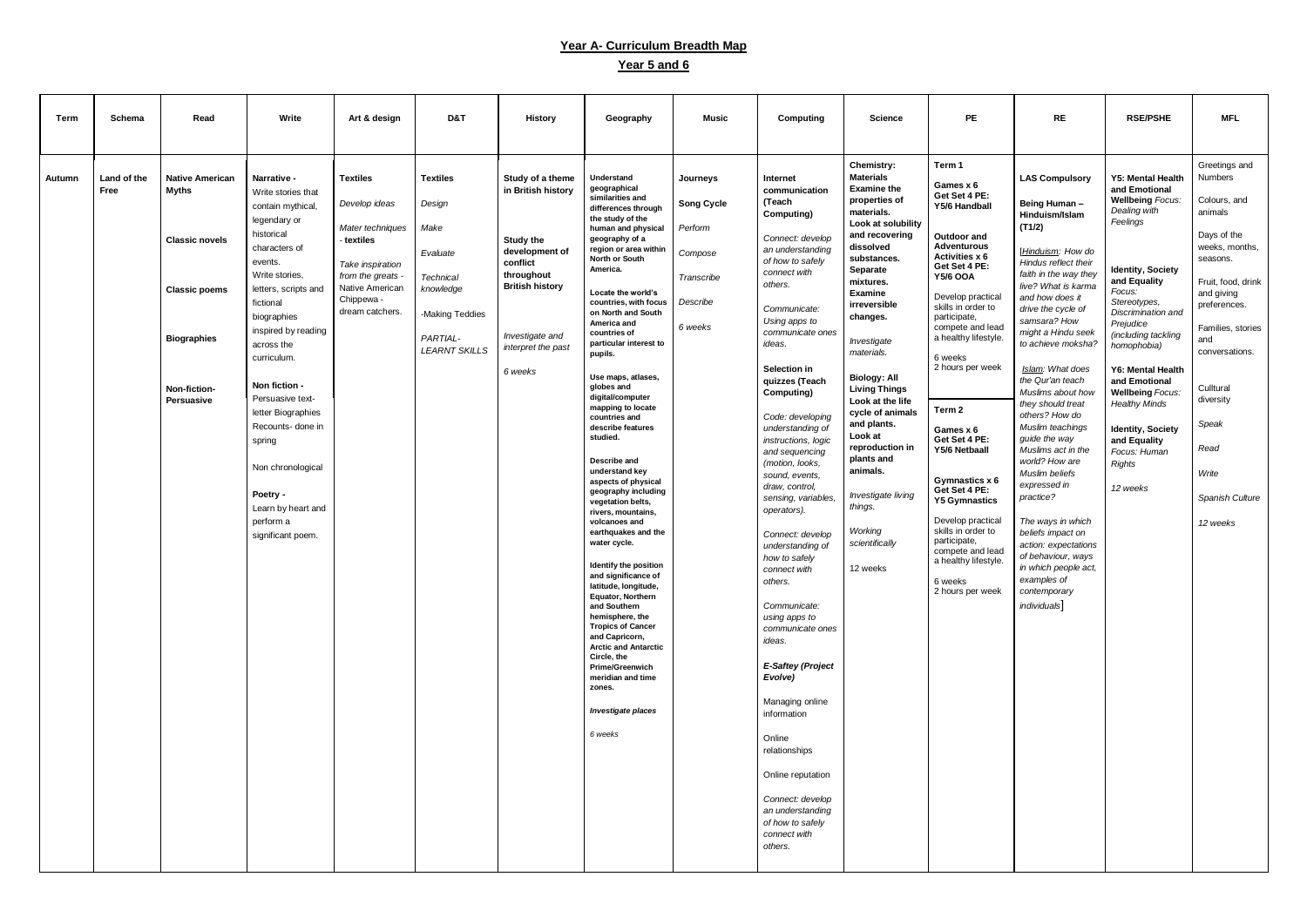|                                                                               |                                                                                                                                                                                         |                                                                                                                                                                                                                                                                                                                  |                                                                                                                                                                                                             |                                                                                                                                                                                             |                                                                                                                                                                                                                           |                                                                                                                                                                                                                                                                                                                                                                                                                                                                                                                                                                                                                                                                                             |                                                                                                   | 2-3 lessons<br>10 weeks                                                                                                                                                                                                                                                                                                                                                                                                                                                                             |                                                                                                                                                                                                                                                                                                                                                                                                                                                                            |                                                                                                                                                                                                                                                                                                                                                                                                                                                                                                |                                                                                                                                                                                                                                                                                                                                                                                                           |                                                                                                                                                                                                                                                                                                                                                                |                                                                                                                                                                                                                                                                                       |
|-------------------------------------------------------------------------------|-----------------------------------------------------------------------------------------------------------------------------------------------------------------------------------------|------------------------------------------------------------------------------------------------------------------------------------------------------------------------------------------------------------------------------------------------------------------------------------------------------------------|-------------------------------------------------------------------------------------------------------------------------------------------------------------------------------------------------------------|---------------------------------------------------------------------------------------------------------------------------------------------------------------------------------------------|---------------------------------------------------------------------------------------------------------------------------------------------------------------------------------------------------------------------------|---------------------------------------------------------------------------------------------------------------------------------------------------------------------------------------------------------------------------------------------------------------------------------------------------------------------------------------------------------------------------------------------------------------------------------------------------------------------------------------------------------------------------------------------------------------------------------------------------------------------------------------------------------------------------------------------|---------------------------------------------------------------------------------------------------|-----------------------------------------------------------------------------------------------------------------------------------------------------------------------------------------------------------------------------------------------------------------------------------------------------------------------------------------------------------------------------------------------------------------------------------------------------------------------------------------------------|----------------------------------------------------------------------------------------------------------------------------------------------------------------------------------------------------------------------------------------------------------------------------------------------------------------------------------------------------------------------------------------------------------------------------------------------------------------------------|------------------------------------------------------------------------------------------------------------------------------------------------------------------------------------------------------------------------------------------------------------------------------------------------------------------------------------------------------------------------------------------------------------------------------------------------------------------------------------------------|-----------------------------------------------------------------------------------------------------------------------------------------------------------------------------------------------------------------------------------------------------------------------------------------------------------------------------------------------------------------------------------------------------------|----------------------------------------------------------------------------------------------------------------------------------------------------------------------------------------------------------------------------------------------------------------------------------------------------------------------------------------------------------------|---------------------------------------------------------------------------------------------------------------------------------------------------------------------------------------------------------------------------------------------------------------------------------------|
| Schema<br>Term                                                                | Read                                                                                                                                                                                    | Write                                                                                                                                                                                                                                                                                                            | Art & design                                                                                                                                                                                                | D&T                                                                                                                                                                                         | <b>History</b>                                                                                                                                                                                                            | Geography                                                                                                                                                                                                                                                                                                                                                                                                                                                                                                                                                                                                                                                                                   | <b>Music</b>                                                                                      | Computing                                                                                                                                                                                                                                                                                                                                                                                                                                                                                           | <b>Science</b>                                                                                                                                                                                                                                                                                                                                                                                                                                                             | PE                                                                                                                                                                                                                                                                                                                                                                                                                                                                                             | <b>RE</b>                                                                                                                                                                                                                                                                                                                                                                                                 | <b>RSE/PSHE</b>                                                                                                                                                                                                                                                                                                                                                | <b>MFL</b>                                                                                                                                                                                                                                                                            |
| <b>Extreme</b><br>Spring<br>Earth<br>(Earthquakes,<br>Zones and<br>Volcanoes) | Narrative -<br><b>Adventure story</b><br><b>Non-fiction - Non-</b><br>chronological<br>report<br><b>Instructions</b><br>Poetry - Haiku<br>and image poetry<br>Look at Japanese<br>texts | Narrative -<br>Write adventure<br>stories. Write<br>letters.<br>Non-fiction - Non-<br>chronological<br>report. Instructions<br>Poetry -<br>Write a haiku.<br>Write poems that<br>convey an image<br>(simile, word play,<br>rhyme and<br>metaphor)<br>Read Haikus for<br><b>Guided Reading</b><br>but not written | <b>Painting (art</b><br>from Japan<br>Develop ideas<br>through sketching<br>Master<br>techniques<br>(painting pen and<br>brusho)<br>Take inspiration<br>from the greats<br>(Japanese art<br>The Wave)<br>DB | <b>Food Breads</b><br>Master practical<br>skills (food)<br>Design make<br>evaluate and<br>improve.<br>Take inspiration<br>from design<br>throughout<br>history.<br>(Traditional<br>recipes) | A study of a<br>theme in British<br>history that<br>extends beyond<br>1066.<br><b>Study the</b><br>development of<br>transport and<br>trade throughout<br>British history.<br>Build an overview<br>of world history<br>LB | Describe and<br>understand key<br>aspects of physical<br>geography including<br>vegetation belts,<br>rivers, mountains,<br>volcanoes and<br>earthquakes and the<br>water cycle.<br>Use maps, atlases,<br>globes and<br>digital/computer<br>mapping to locate<br>countries and<br>describe features<br>studied.<br>Identify the position<br>and significance of<br>latitude, longitude,<br>Equator, Northern<br>and Southern<br>hemisphere, the<br><b>Tropics of Cancer</b><br>and Capricorn,<br><b>Arctic and Antarctic</b><br>Circle, the<br><b>Prime/Greenwich</b><br>meridian and time<br>zones.<br><b>Investigate patterns</b><br>Communicate<br>geographically<br>6 weeks<br><b>MN</b> | <b>Our Community</b><br>Performance<br>Perform<br>Compose<br>Transcribe<br>Describe<br>${\it LB}$ | <b>Video Editing</b><br>(Teach<br>Computing)<br>Communicate:<br>Using apps to<br>communicate<br>ideas.<br>Code: Develop<br>understanding of<br>instructions, logic<br>and sequences<br>(looks, sound).<br>2-3 lessons<br>Desktop<br>Publishing<br>Communicate:<br>Using apps to<br>communicate<br>ideas.<br>Connect: develop<br>an understanding<br>of how to safely<br>connect with<br>others.<br><b>E-Saftey (Project</b><br>Evolve)<br>Self-image and<br>identitiy<br>Copyright and<br>ownership | <b>Biology: All</b><br><b>Living Things</b><br>Look at the life<br>cycle of animals<br>and plants.<br>Look at<br>reproduction in<br>plants and<br>animals.<br>Investigate living<br>things.<br><b>Physics: Forces</b><br>Look at the effect<br>of gravity and<br>drag forces.<br>Look at<br>transference of<br>forces in gears,<br>pulleys, levers<br>and springs.<br>Understand<br>movement, forces<br>and magnets.<br>Working<br>scientifically<br>10 weeks<br><b>CW</b> | Term 3<br>Games x 6<br>Get Set 4 PE:<br>Y5/6 Football<br>Gymnastics x 6<br>Get Set 4 PE:<br>Y5/6 Yoga<br>Develop practical<br>skills in order to<br>participate,<br>compete and lead<br>a healthy lifestyle.<br>6 weeks<br>2 hours per week<br>Term 4<br>Games x 6<br>Get Set 4 PE:<br><b>Y5 Tennis</b><br>Dance x 6<br>Get Set 4 PE:<br><b>Y5 Dance</b><br>Develop practical<br>skills in order to<br>participate,<br>compete and lead<br>a healthy lifestyle.<br>6 weeks<br>2 hours per week | <b>Salvation (T3)</b><br>UC 2b.7 (core)<br>What difference<br>does the<br>resurrection make<br>for Christians?<br>[How do Christians<br>behave/act because<br>of their beliefs about<br>Jesus and the<br>resurrection?]<br>Incarnation (T4)<br>UC 2b.4 (core)<br>Was Jesus the<br>Messiah?<br>[Was Jesus who he<br>said he was? Did<br>the resurrection<br>happen? Does it<br>matter if it didn't?]<br>CW | <b>Y5: Physical</b><br><b>Health and</b><br><b>Wellbeing Focus:</b><br>In the Media<br><b>Careers, Financial</b><br><b>Capability and</b><br>Economic<br><b>Wellbeing Focus:</b><br>Borrowing and<br><b>Earning Money</b><br><b>Y6: Relationship</b><br>and Sex<br><b>Education Focus:</b><br>Healthy<br>Relationships/How<br>a baby is made<br>12 weeks<br>MN | Greetings and<br>Numbers<br>Colours, and<br>animals<br>Days of the<br>weeks, months,<br>seasons.<br>Fruit, food, drink<br>and giving<br>preferences.<br>Families, stories<br>and<br>conversations.<br>Culltural<br>diversity<br>Speak<br>Read<br>Write<br>Spanish Culture<br>12 weeks |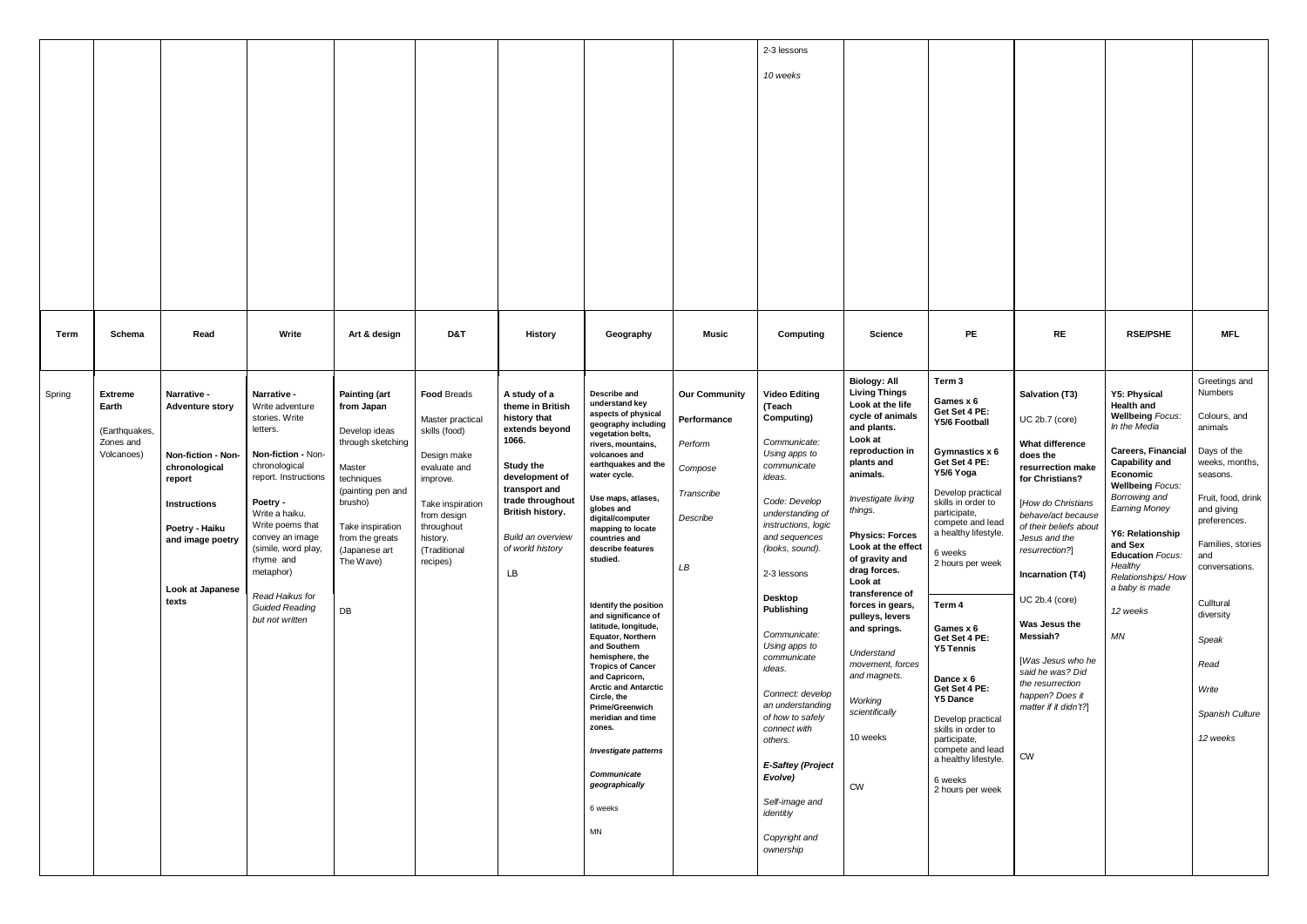|             |                          |                                                                                                                             |                                                                                                                                                                                                                                                                  |                                                                                                                 |                                                       |                                                                                                                                                 |                                                                                                                                                                                                                                                                                                                                                                                 |                                                                          | Privacy and<br>security.<br>Code: Develop<br>understanding of<br>instructions, logic<br>and sequences<br>(looks, sound).<br>7 weeks                                                                                     |                                                                                                                                                                                                                                                                    |                                                                                                                                                                                                                                                       |                                                                                                                                                                                                                                                          |                                                                                                                                                                                                                                           |                                                                                                  |
|-------------|--------------------------|-----------------------------------------------------------------------------------------------------------------------------|------------------------------------------------------------------------------------------------------------------------------------------------------------------------------------------------------------------------------------------------------------------|-----------------------------------------------------------------------------------------------------------------|-------------------------------------------------------|-------------------------------------------------------------------------------------------------------------------------------------------------|---------------------------------------------------------------------------------------------------------------------------------------------------------------------------------------------------------------------------------------------------------------------------------------------------------------------------------------------------------------------------------|--------------------------------------------------------------------------|-------------------------------------------------------------------------------------------------------------------------------------------------------------------------------------------------------------------------|--------------------------------------------------------------------------------------------------------------------------------------------------------------------------------------------------------------------------------------------------------------------|-------------------------------------------------------------------------------------------------------------------------------------------------------------------------------------------------------------------------------------------------------|----------------------------------------------------------------------------------------------------------------------------------------------------------------------------------------------------------------------------------------------------------|-------------------------------------------------------------------------------------------------------------------------------------------------------------------------------------------------------------------------------------------|--------------------------------------------------------------------------------------------------|
| <b>Term</b> | Schema                   | Read                                                                                                                        | Write                                                                                                                                                                                                                                                            | Art & design                                                                                                    | D&T                                                   | <b>History</b>                                                                                                                                  | Geography                                                                                                                                                                                                                                                                                                                                                                       | <b>Music</b>                                                             | Computing                                                                                                                                                                                                               | <b>Science</b>                                                                                                                                                                                                                                                     | <b>PE</b>                                                                                                                                                                                                                                             | <b>RE</b>                                                                                                                                                                                                                                                | <b>RSE/PSHE</b>                                                                                                                                                                                                                           | <b>MFL</b>                                                                                       |
| Summer      | <b>Driving</b><br>forces | <b>Historical novel</b><br>Non fiction report<br><b>Suspense novel</b><br>Shakespeare<br>stories<br><b>Persuasive texts</b> | Narrative -<br>Write mystery and<br>suspense stories.<br>Character study -<br>letters/diaries<br>inspired by reading<br>across the<br>curriculum.<br>Non fiction -<br>newspaper report.<br>Write in a<br>journalistic style.<br>Arguments - subtle<br>viewpoints | Print<br>Develop ideas<br>Master<br><b>Techniques</b><br>Take inspiration<br>from the greats $-$<br>African Art | <b>Mechanics</b><br>(Balloon Blaster-<br>Moving toys) | <b>Early Civilizations</b><br>achievements<br>and in an in depth<br>study.<br>Kingdom of<br><b>Benin</b><br>Understand<br>chronology<br>6 weeks | China<br>Understand<br>geographical<br>similarities and<br>differences through<br>the study of the<br>human and physical<br>geography of a<br>region or area within<br>North or South<br>America.<br>Identify the position<br>and significance of<br>latitude, longitude,<br>Equator, Northern<br>and Southern<br>hemisphere, the<br><b>Tropics of Cancer</b><br>and Capricorn, | At the Movies<br>Perform<br>Compose<br>Transcribe<br>Describe<br>6 weeks | Selection in<br>physical<br>computing (teach<br><b>Computing)</b><br>Connect: develop<br>an understanding<br>of how to safely<br>connect with<br>others.<br>Communicate:<br>Using apps to<br>communicate ones<br>ideas. | <b>Physics: Earth</b><br>and Space<br>Look at the<br>movement of the<br>Earth and the<br>Moon.<br>Explain day and<br>night.<br>Understand the<br>Earth's movement<br>in space.<br><b>Biology: Animals</b><br>and Humans<br>Look at human<br>growth and<br>changes. | Term 5<br>Games $x 6$<br>Get Set 4 PE:<br>Y5/6 Cricket<br>Athletics x 6<br>Get Set 4 PE:<br><b>Y5 Athletics</b><br>Develop practical<br>skills in order to<br>participate,<br>compete and lead<br>a healthy lifestyle.<br>6 Weeks<br>2 hours per week | <b>LAS Additional</b><br>(T5/6)<br><b>Expressing Beliefs</b><br>through the Arts<br>(including<br>Christianity)<br>[Reasons why<br>some people may<br>not use pictorial<br>representation to<br>express belief,<br>e.g. Muslims;<br><b>Spirited Arts</b> | Y5: Keeping Safe<br>and Managing<br>Risks Focus:<br>When things go<br>wrong - Partial<br>Drug, Alcohol and<br><b>Tobacco</b><br><b>Education Focus:</b><br><b>Different Influences</b><br>Y6: Keeping Safe<br>and Managing<br>Risk Focus: | Greetings and<br>Numbers<br>Colours, and<br>animals<br>Days of the<br>weeks, months,<br>seasons. |